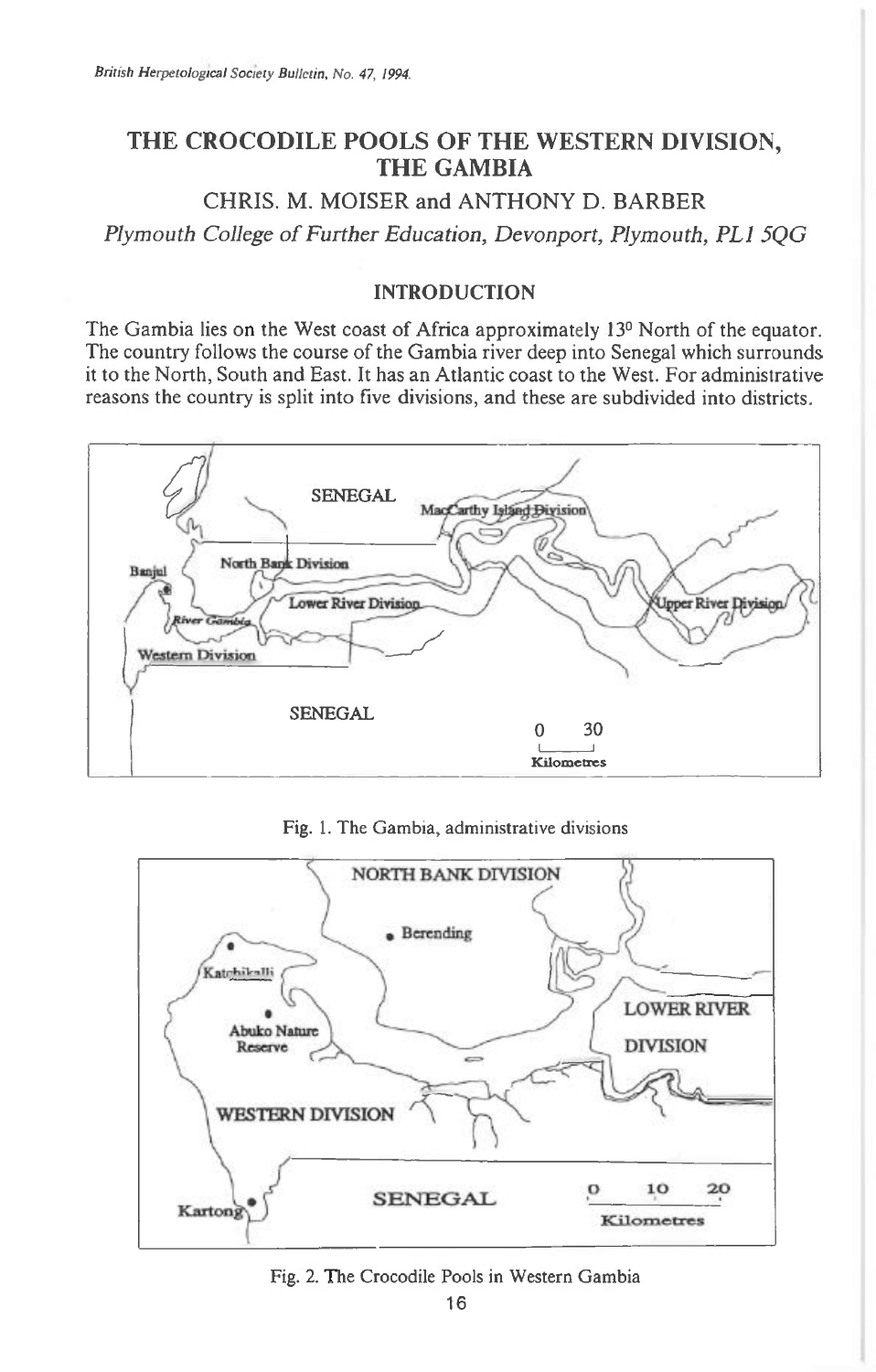A tourist industry has become established since 1965, with currently over 120,000 visitors per year, mainly from North Western Europe. The majority of tourists visit during the dry season, September to March, but the country is now trying to develop an 'off season' tourist clientele as well. All the main tourist hotels are situated on the Atlantic coast, on the South side of the river, in the Western division, and the majority of excursions that the tourists take are within this administrative area.

Despite the large number of English speaking tourists and visitors, with the exception of the work on the Dwarf Crocodile (Anon, 1990, Jones, 1991), there has been very little published on the herpetofauna of the Gambia. We have been fortunate enough to visit the country during the last three years with groups of students; primarily to study mangrove biology. These visits have enabled us to make a brief study of the Nile Crocodiles that are present in the Western division and that are easily and safely viewable by visitors.

### CROCODILE SPECIES

Three species of crocodile are traditionally listed as occurring in the Gambia. (Edberg, 1982). These are the Nile Crocodile, *Crocodilus niloticus chamses,* the Slender-snouted, Long-snouted, or Bottle-nosed Crocodile, *Crocodilus cataphractus cataphractus* and the West African Dwarf Crocodile, *Osteolaemus tetraspis tetraspis.* 

The West African Dwarf Crocodile has been the subject of a conservation project in the Abuko nature reserve, and this project appears to be achieving some success, (Jones, 1991). This species aestivates in burrows between December and May so the majority of visitors are most unlikely to see them. It now seems doubtful that this species survives in the Gambia outside Abuko (Jones, 1991).

The Slender-snouted Crocodile has been stated to be present in the Gambia (Andersson, 1937), however the last authenticated record that we have been able to fmd relating to this species refers to them in the MacCarthy island division prior to 1931. Jones (1991) failed to find any during the extensive work done in Abuko and now considers them to be extinct in the Gambia.

The Nile Crocodile is still present at several sites in the Western Division and is said to breed throughout the rest of the country. It is one of the few remaining large animal species in the Gambia, and really the only one that it is possible to guarantee tourists a sight of.

### THE POOLS

There are three pools containing Nile Crocodiles that are easily accessible to visitors in the Western division, one of them is in the Abuko nature reserve, the other two are sacred pools.

Sacred crocodile pools are not uncommon in West Africa. Guggisberg (1972) refers to them in Nigeria and Liberia, and Hudson (1991) describes a pool at Warourou in Mali where the crocodiles are at least tolerated within very close proximity of the villagers because they are considered a 'good omen'. We have found only one brief mention of the Gambian sacred crocodile pools in the herpetological journals (Jones, 1991). These pools are described though, with varying degrees of inaccuracy, in several of the tourist guides.

Abuko Nature Reserve 13<sup>0</sup> 05' N 160<sup>0</sup> 46' W

According to the brochure Abuko is neither a nature reserve nor a zoo (Brewer, 1985). It is in fact a remnant of riverine forest, approximately 500 metres by 1,500 metres which has been fenced in as a water catchment area since 1916. For this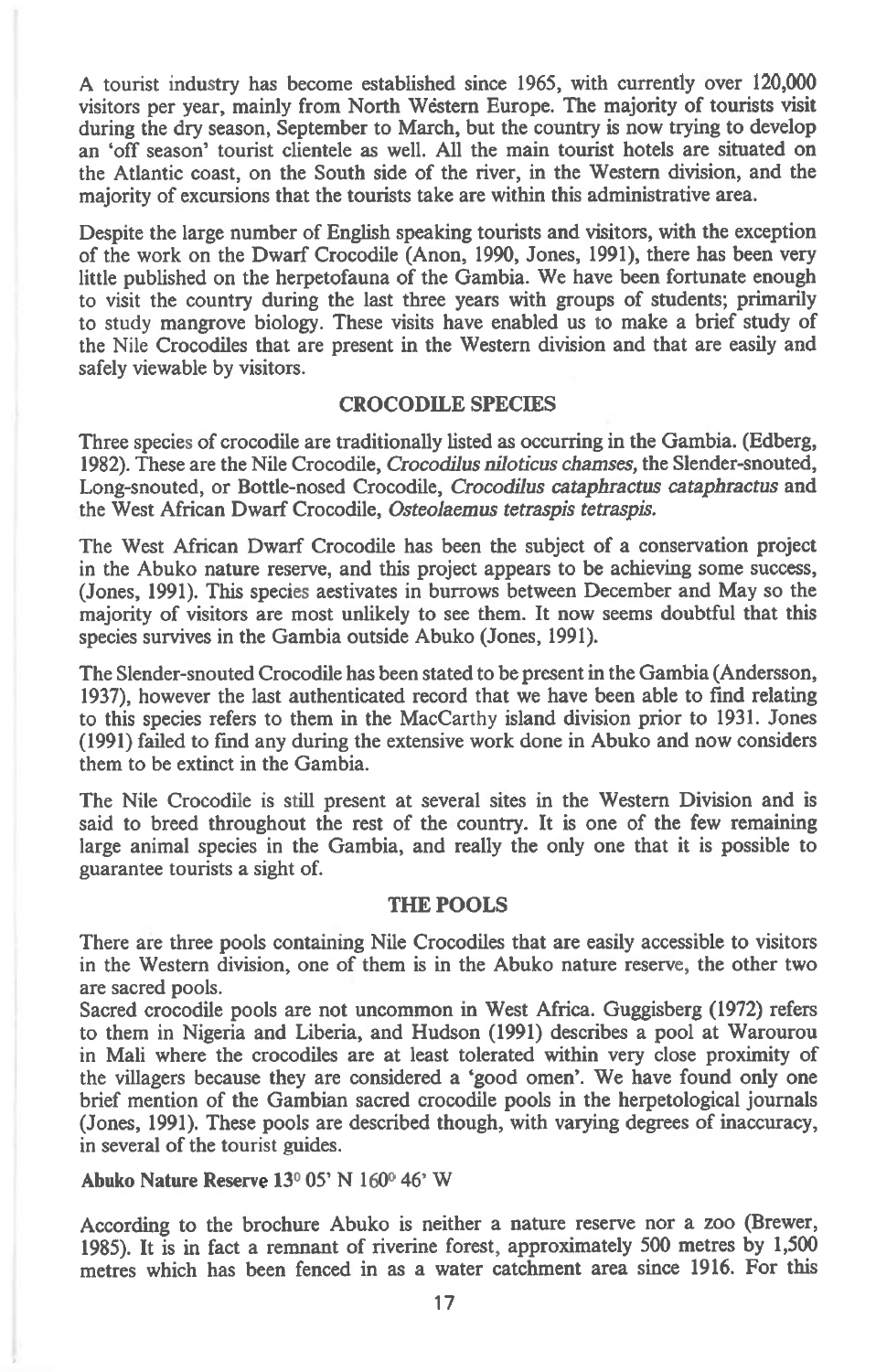reason it has remained generally undisturbed whilst the surrounding countryside has been cleared for agricultural development. The potential of the site, as a reserve, was realised by the Brewer family in 1967, and as a result of their actions the government designated it as such almost immediately.

In the centre of the reserve is a large pool, approximately 350 metres by 35 metres wide at its broadest point. This pool was formed by damming the Lamin stream which runs through the reserve. There are a relatively large number of Nile Crocodiles in this pool, and during the dry season it is usually possible to see several of them basking at the side of the pool during daylight hours. In the three years that we have visited we have always seen between ten and twenty-two Nile crocodiles, ranging from half a metre to three and a half metres in length.

Visitors to the reserve pay an admission charge of 15 Dalasis  $(f1.20)$  during the tourist season and 10 D. (80p) outside the tourist season. For this they are allowed to walk around the two and a half kilometres of winding path. Where the path approaches the crocodile pool there is a fence, approximately one metre high to prevent crocodile/human interaction. Other than this there is no physical separation of wildlife and visitors except for the caged animals in the animal orphanage, some distance from the pool. The outside of the reserve now has a double fence, partly to reduce the risk of fire spreading into the reserve. This fence though is likely to prevent any crocodile migration into or out of the reserve.

There is much other herpetofauna in the reserve, Nile Monitors *(Varanus niloticus)*  are particularly common, agamas are very common, as are skinks *(Mabuya* spp.). The toilets near the crocodile pool usually yield geckos and there are many varieties of snake present including venomous ones. The snakes are particularly secretive though and several of our students have complained about not seeing any! In the first eighteen years after the reserve opened there were over half a million visitors with no recorded incidents of snake bites. (Brewer, 1985).

## **Katchikalli 13°** 28' N 16° 40' W

This is the 'sacred pool' that is the most accessable for tourists and therefore the one with the greatest number of European visitors. It is situated just to the North of the town of Bakau, and about one kilometre South of the coast at Cape St. Mary. The site has the edges of Bakau coming up to the Southern boundary and to the North there is an area of agricultural land leading up to the coast. To the East there is an area of woodland containing one very large Silk Cotton tree *(Ceiba pentandra)* in the centre. This species of tree is considered to be sacred in the Gambia, and this particular tree is considered to be particularly so because a famous holy man is said to have sat under it regularly. Although only occupying one or two hectares at most this woodland contains many birds, a troop of Green Monkeys *(Cercopithecus aethiops)* and numerous monitor lizards, which are frequently seen near the crocodile pool.

The pool itself is circular and about twenty-four metres in diameter; it is situated in a depression in the ground approximately two metres below ground level. The `guides' say that it is seven metres deep in the middle. The depression has a retaining wall around it for 300° of the circle with a slope up to the woodland for the other 600. Within the depression there is a one or two metre strip of land (depending upon water level) surrounding the pool. Visitors may climb down onto this strip to get a closer look at the crocodiles and to meet 'Charlie'. Until recently access to the pool was by climbing down a steel step ladder which was moved around according to where the crocodiles were. In July 1993 a set of concrete steps was completed at the North side of the pool.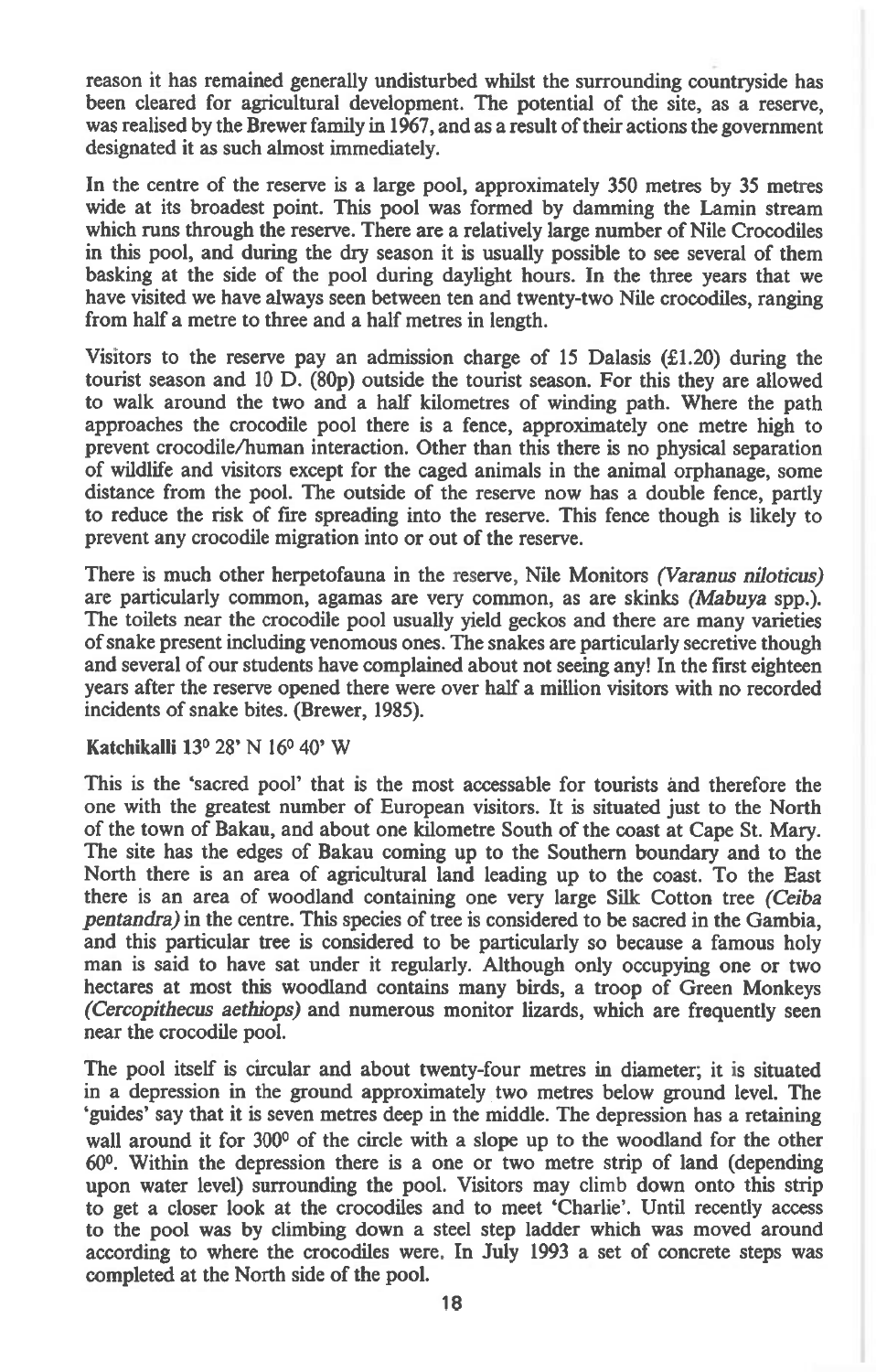The surface of the pool is completely covered by a very dense growth of Water Lettuce *(Pistia stratiotes).* This cover prevents an accurate count being made of the number of crocodiles present. The density of this plant also proves a hazard to hatchling crocodiles, and for this reason they are removed from the pool area and reared until they are almost sixty centimetres long before being reintroduced at about fourteen months of age.

Although the Water Lettuce prevents an accurate count being made of the number of crocodiles present the local 'guides' say that there are sixty. This would seem possible. In three consecutive years we have seen eighteen, twenty-three and sixteen respectively. These visits were all made during the hottest part of the day and during our stays several crocodiles were seen to enter the pool and some were seen to leave it. Clearly a pool of this size is not capable of supporting this number of crocodiles and there is much supplementary feeding. This is done using 'Bonga' fish, a cheap local marine fish. 'Bonga' appears to be the Mandinka name for *Ethmalosa fimbriata*, (Lesack, 1986).

One of the attractions of Katchikalli is 'Charlie'. He is a sixteen year old Nile crocodile who was 'hand reared' and as a result is very tame. Although he tolerates human physical contact he does not mix quite so well with other crocodiles. Normally the other crocodiles do not come within one metre of him. As a result of him tolerating human contact he has appeared in many visitors photographs. He has also appeared on British television, on John Wilsons' fishing programme on Channel Four. His presence and demeanour has permitted our students to examine a crocodile in much closer detail than they would be able to in the United Kingdom!

## **Kartong 13°** 05' N 16° 46' W

This is the Southernmost sacred crocodile pool in the Gambia being less than five kilometres North of the border with Senegal. The pool is situated to the South West of the village in an area known as Folonko. It is approached by a short walk from the road. We visited it in the early afternoon when the crocodiles were all in the water and it was not possible to assess the numbers present. Only one was seen.

On the side of the pool to which the public have access there is a wire fence which averages about one and a quarter metres high. There is a gate for pedestrians through this, the gate normally being held closed by a loop of wire. Inside the gate on the Western side of the pool there is a sandy viewing area for visitors. To the East, behind the pool from the visitors viewpoint, there is a slope up to the surrounding woodland.

As with the pool at Katchikalli this one is about two metres below ground level and a retaining wall of concrete blocks has been built around most of the depression in which it is situated. On the visitors' access side there are steps down to the water. The pool itself is circular, about eleven metres in diameter, and, as at Katchikalli, the surface is totally covered with Water Lettuce.

In view of the distance from the tourist hotels (about forty-five kilometres) this pool clearly has few European visitors. We encountered none during our visit and the local children who walked from the edge of the town to the pool with us did not speak English, nor apparently any other European language. There was no attempt to charge us an admission fee, but we were required to remove our shoes before entering through the gate.

The third sacred pool in the Gambia is at Berending, some nine kilometres West of Barra, in the Niumi district of the North Bank Division. As yet we have been unable to visit this site.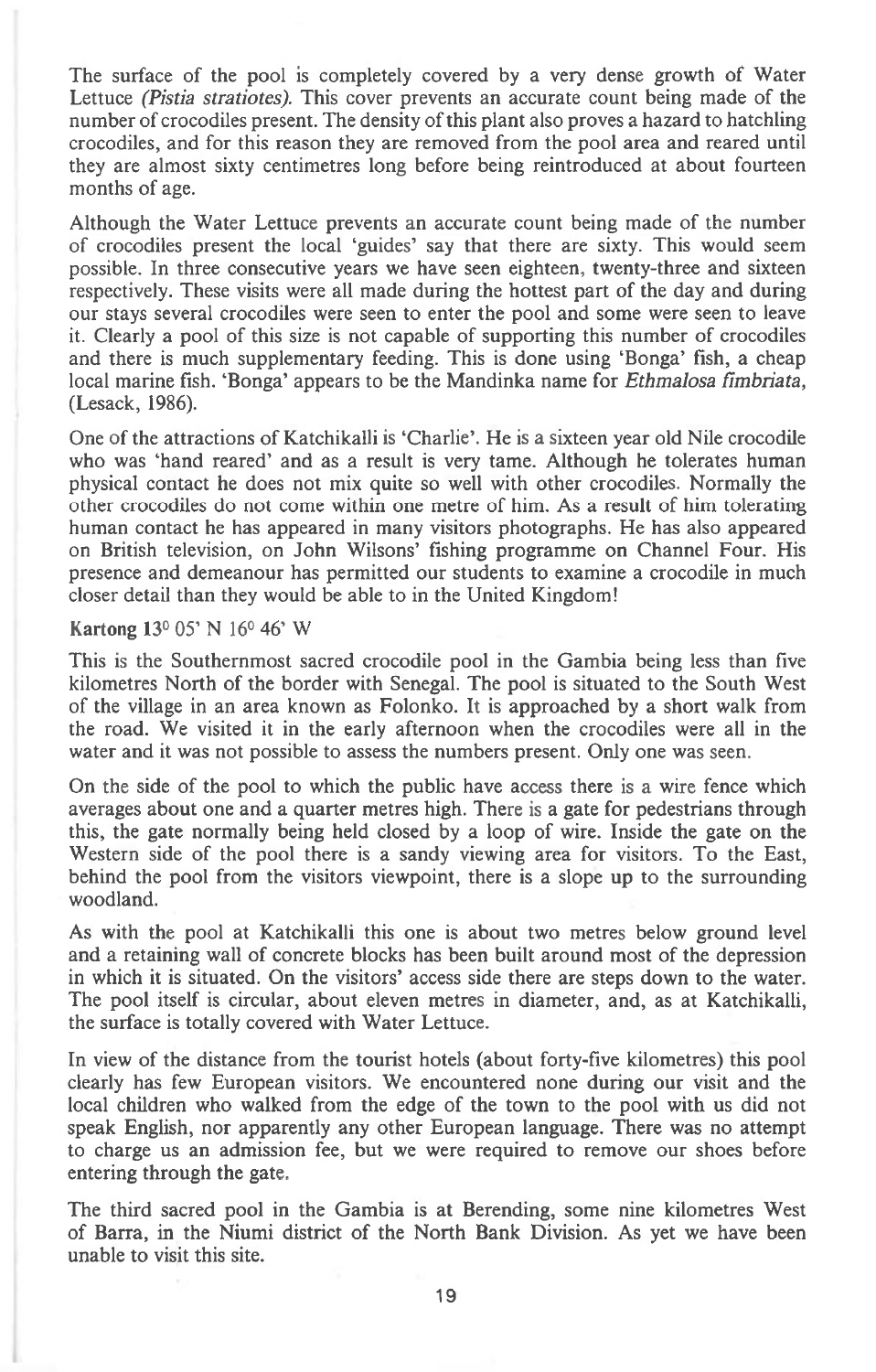

Nile crocodile *Crocodilus niloticus* photo by author

## **THE ROLE OF SACRED POOLS**

In recent times the commercial significance of the pool at Katchikalli has been clearly recognised. There is an admission charge of 10D. (80p) and there are stalls selling batik at either side of the entrance.

The pool at Kartong, because of its distance from the tourist hotels is unlikely ever to make much of an income from admission charges if they were imposed. Clearly both pools are of spiritual significance still to the local population. This seems to be independent of tribal origins; on our visit to Kartong the local children who accompanied us were between them speaking at least three different tribal languages (Barnaby, 1993). At Katchikalli the actual running of the pool is done by a family who are Mandinka, but with many Jola connections.

Faal (1991) describes the Jola as being the people who had been longest resident in the Gambia. For centuries they are said to have continued to hold the traditional African beliefs about the sacredness of the earth and the divine energy found in certain rocks and groves. Unlike most of the rest of the population of the Senegambia area the Jola were highly resistant to change or the influence of other ethnic groups, being the only sizeable population in the Gambia virtually untouched by Islam. A recent school textbook (Anon, 1992) states that some members of both the Serer and the Jola people will not eat the flesh of crocodiles because they believe that their ancestors were descended from a crocodile.

Local people who use the pools for spiritual assistance seem to do so for one, or more, of three main reasons.

Fertility is always the first suggested reason for seeking assistance if one asks local people why they visit the pools. It is widely held that a woman who has problems conceiving should come to the local pool and bathe in the water. She is not expected to bathe with the crocodiles. Screens are provided a little way away from the pool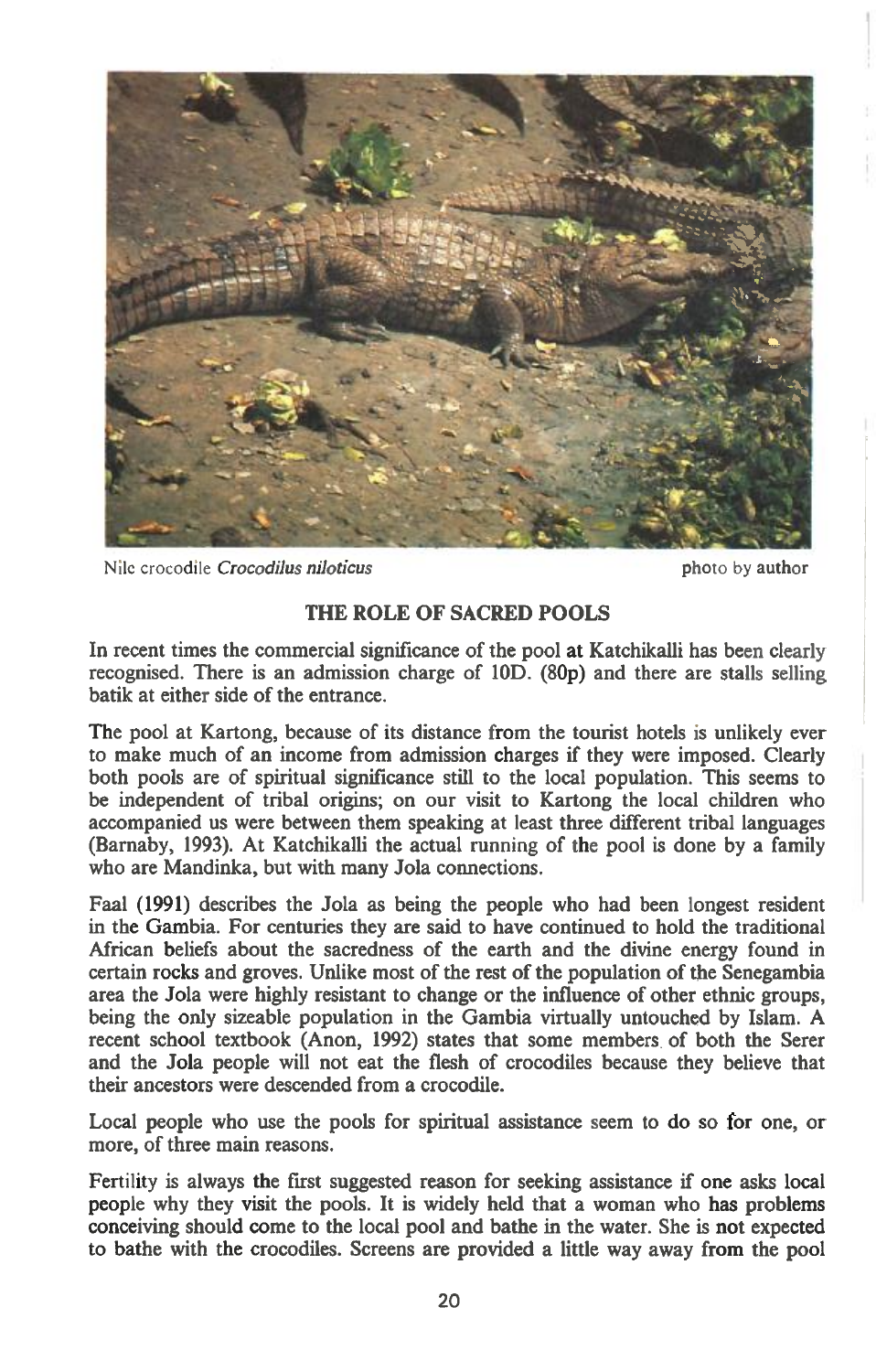behind which she can bathe with some modesty. At both Katchikalli and Kartong there are tin cans in evidence. These are clearly used to carry water for the purpose of bathing. If the lady subsequently becomes pregnant she is expected to bring the baby back to the pool to show it to the crocodiles to acknowledge her appreciation (Barnaby, **1991).** 

Wrestling is a national sport in the Gambia, it is keenly followed by most of the population and is popular with tourists too. Before a major contest a contestant may wish to ask for spiritual assistance and do so by washing at a crocodile pool. Although we have not yet investigated why, it appears that Kartong may have greater significance to wrestlers **than** Katchikalli.

Important business deals may also benefit from a visit to the crocodile pool before being concluded. Interestingly the guides and taxi-drivers never give any further details on this matter although willingly discussing fertility and wrestling!

The crocodiles seem to benefit from the existence of these pools; they are fed at Katchikalli, breed there and are assisted in rearing their young. **Although** crocodiles are reportedly still eaten in the Gambia (Jones, **1991)** we have not found anybody in the Western division who admits to eating crocodile, or who, possibly more significantly, knows anybody who eats crocodile. Certainly the crocodiles within the sacred pools would appear to be at no risk of being killed for meat or skin.

It was reported to us that in 1992 Charlie had left the pool at Katchikalli and wandered into the town of Bakau. He was netted and carried back. It is not clear whether he was initially recognised as Charlie or if any crocodile would have been returned to the pool.

**The effect of these pools on the wild crocodile population is probably minimal as far** as Katchikalli is concerned because of the density of human population around the pool and its distance from totally wild populations. Yet there are reports of new crocodiles of two or more metres arriving in the pool during the rainy season. In addition to Charlie's walk into town the 'guides' at Katchikalli say that other crocodiles have left **the pool and lived in the salt water Cape Creek one kilometre away for short periods of time. The situation at Kartong is possibly more conducive to regular interaction with wild crocodiles, the local human population density is**  much lower and there is no reason to suspect that there are not genuinely wild crocodiles in the area. These points clearly need much further research.

## **FURTHER WORK**

**It is hoped to visit the country again in 1994 when we** will try to visit the crocodile pool at Berending in the North Bank division. Further researches into the origins and history of the pool at Katchikalli are required and we hope to continue our investigations in this area.

#### **ACKNOWLEDGEMENTS**

**We would like to thank Plymouth College of Further Education and the Devon Curriculum Development Fund for partly funding our 1993 visit to the Gambia. Mrs. I. Crowther helped produce the maps.** 

#### **REFERENCES**

**Andersson, L.G. (1937). Reptiles and Batrachians collected in the Gambia by Gustav Svenson and Birger Rudebeck (Swedish expedition 1931)** *Ark. Zool.*  29A, 1-28.